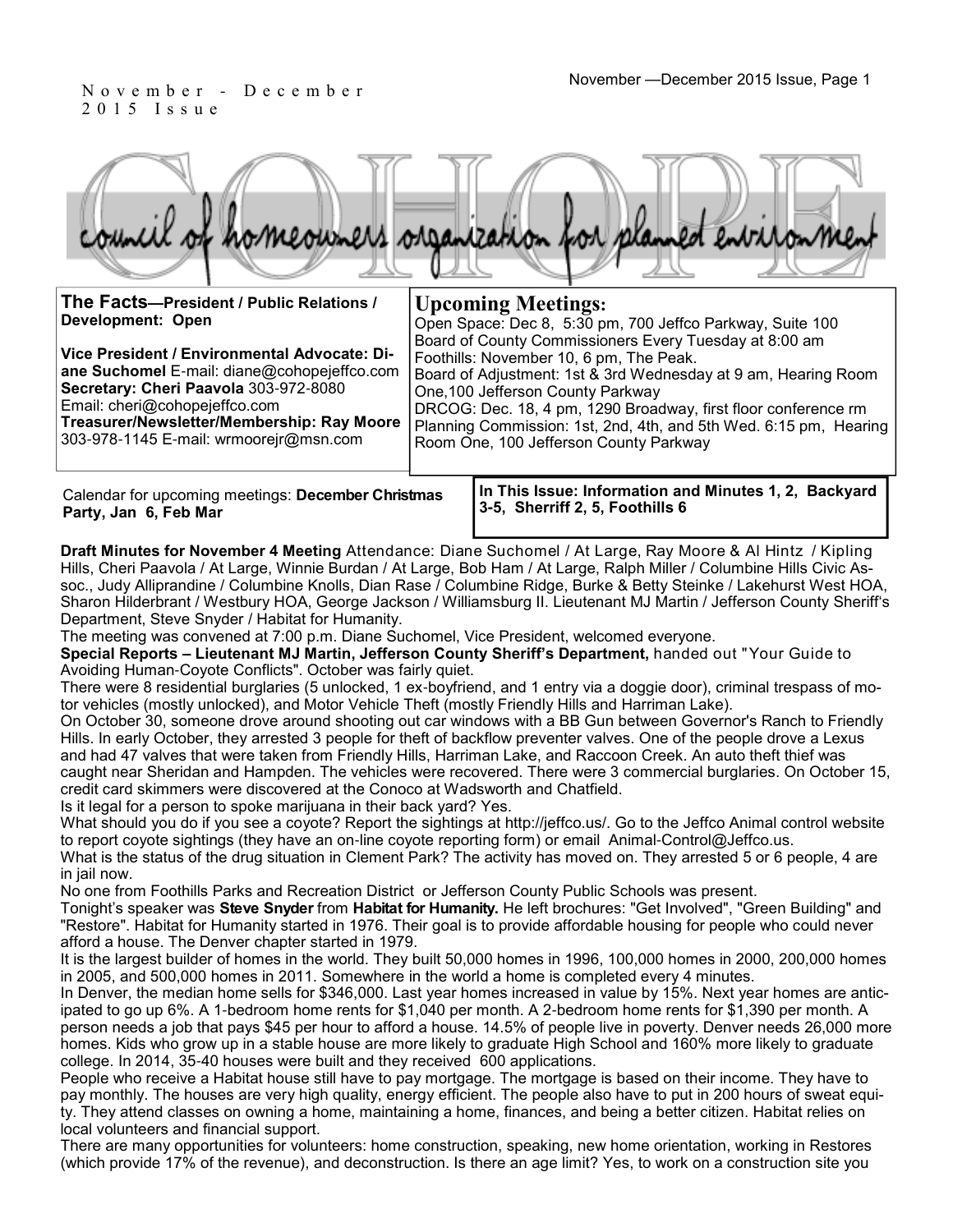have to be 18. To volunteer, call 303-534-2929.

**Reports from Officers** Roll Call was taken. We had 12 members present and we have a quorum.

We do not have a President.

**Diane Suchomel, Vice President**, was present.

**Ray Moore, Treasurer,** was present. We have \$1,649.18.

**Cheri Paavola, Secretary,** was present. The Minutes for October were approved.

On November 12 there is a Community Meeting on the property at 8290 W. Coal Mine. They are proposing a 2-story senior living facility with 80 units. It will be at 8050 W. Coal Mine (church) at 6:00 p.m.

On November 17 there is a Community Meeting about Bandimere Speedway at C-470 and Alameda and at Nov. 16 at the Jefferson County Administration Building.

HOAs need to update their information with the County so they will get all the notices they should get.

Construction has started on the car dealership south of WalMart.

An auto repair shop will be located at Sims and Bowles.

The 12900 sq. ft. clinic has been proposed near the CVS Pharmacy at the southwest corner of Kipling and Bowles is still in the works.

There has been a change in the Flood Plain Overlay based on the Flood Insurance Study from January 20, 2015.

The library has a new service to deliver books to homes. There is an app. You can specify books, types, or authors. It is for people who are unable to go to the library due to illness. People need to complete an application form in order to apply for that service.

Dog licenses are required by the county. Cat licenses are optional. You can get them on the Foothills Animal Shelter website (www.foothillsanimalshelter.org) .

**Old Business** The position of President for COHOPE is still open.

There is no status on our request for the meeting room at the Jefferson County Sheriff's South Precinct.

**New Business** One neighborhood has a street lamp buried in the middle of a pine tree. They have appealed to the neighbor to no avail. It was suggested that they call Xcel or Planning and Zoning or Road a Bridges. It was also suggested that they email a photo.

**Announcements** The Holiday Party will be on Friday, December 4, at Winnie Burdan's home starting at 6 pm. It will be a potluck with meat and drinks provided by COHOPE. Winnie requests an RSVP by November 28. Our January meeting will be on the 6th, so there is no need to cancel it due to the holiday.

We adjourned at 8:10 p.m.—*Cheri Paavola*

|   | 1654.57 |
|---|---------|
|   | 60.00   |
|   |         |
| S | 31.58   |
|   |         |
|   |         |
|   | 1654.57 |
|   |         |

**Marijuana Cultivation by Sheriff Jeff Shrader** In August, a large marijuana cultivation site was identified in the Pike National Forest. Officials from the Jefferson County Sheriff's Office partnered with the U.S. Forest Service, Department of Homeland Security Investigations and the Colorado National Guard Joint Counter Drug Task Force to eradicate the illegal marijuana grow site. The eradication team collected more than 3,900 plants and approximately 3,000 pounds of irrigation pipe, pesticides, flammable liquids, camping gear and trash. While the investigation continues, this eradication represents an important step in gaining control over the illegal production and sales of marijuana on public lands and federal property. Marijuana cultivation on public land wreaks havoc on the natural resources our outdoor enthusiasts and residents enjoy. But even more alarming is the criminal element and inherent public safety risks these criminal enterprises bring.



In adherence with the Sheriff's Office's mission (Protect  $\sim$  Serve  $\sim$  Enforce) we will continue to investigate, and hold accountable those attempting to take advantage of the marijuana laws in Colorado.

With the legalization of marijuana in Colorado, it's no surprise that law enforcement has been presented with a multifaceted problem. Locating and eliminating illegal marijuana grows not only requires strong partnerships, but a complex understanding of the laws and enforcement responsibilities. Before we present the Sheriff's Office's goals and approach, let's revisit both state and federal laws, and county ordinances:

Federal Law: Marijuana cultivation continues to be illegal under federal law.

State Law: In November of 2012, Colorado voters approved Amendment 64, which permits adults 21 and older to possess one ounce of marijuana and grow up to six plants for personal use.

County Ordinances: Jefferson County ordinance states that no more than six plants may be grown in (See Page 5)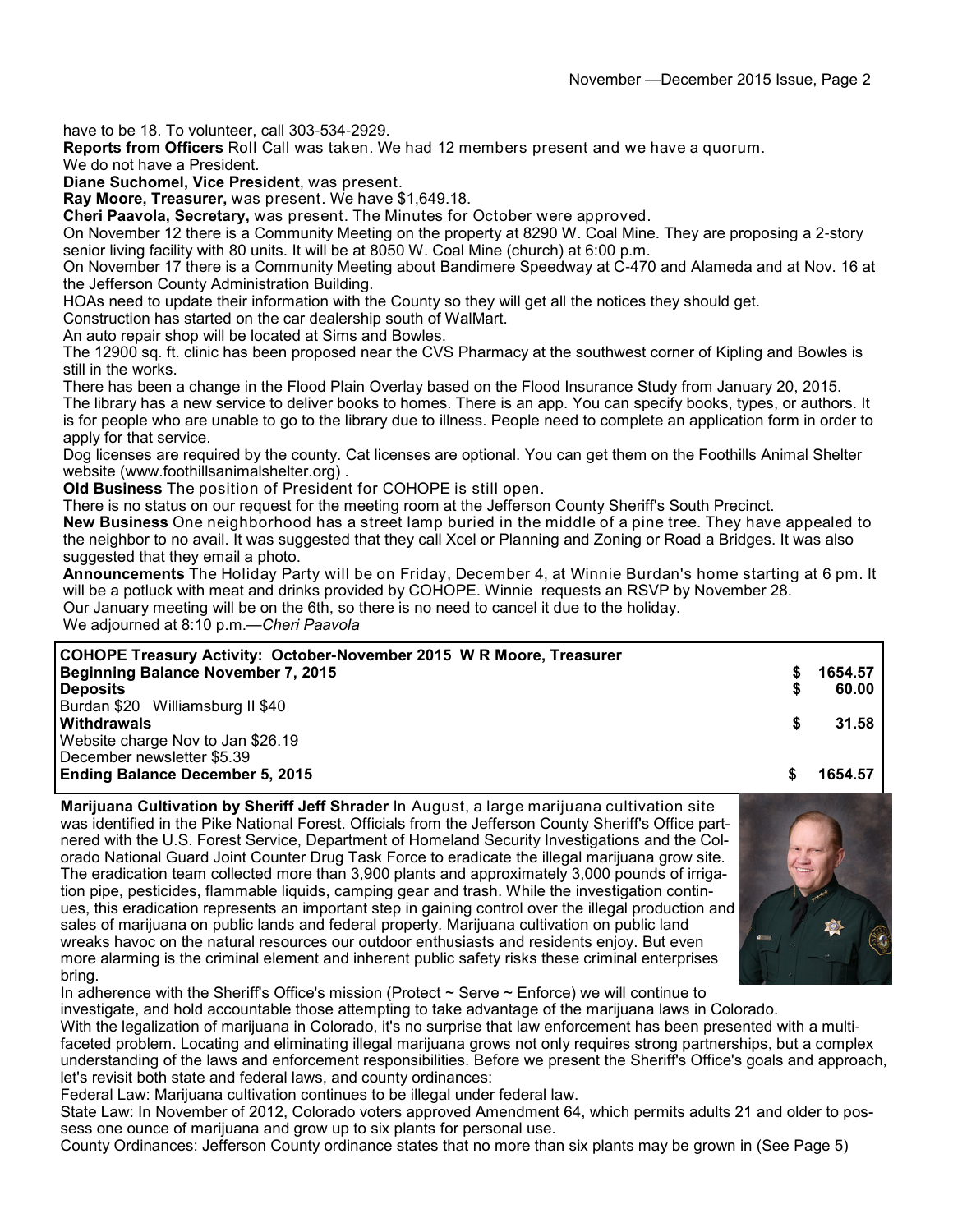# **THE BACKYARD**

## Columbine Hills News

*From* **November Board Meeting** Meeting called to order at 9:08 a.m. Meeting attended by Board Members: Randy, Don, Pat, Ralph, Michaelle & Jennifer. Community Members: Alicia, Ruth & Darrell

**Old Business:** Membership status – 297 members

Entrance sign: Brett's brother Alex was in Brett's absence to report that they are working on the engraving. Alex will relay to Brett that he needs to send design to Randy and/or Michaelle. Randy and Don have offered to have the stone moved and placed wherever Brett needs it placed. Randy will be in contact with Heather Hershey to see if she still has the pieces of stone from the old sign.

Sight line violators: A list of violators have been sent to the county. Randy has been in contact with them. Randy will be visiting homes that are in violation 1 more time because the county has informed us that they will just be issuing citations to appear in court if we report any of the violators. An inspector will come out to verify. Please let's take this situation seriously.

**New Business:** Website: Mary Stienmeyer and Jennifer Gerdes are working on getting the website updated and working again. Mary has been working on the facebook page. Thank you Mary for stepping up to help

Alicia was asking about the dead trees in the park area. Foothills replaces dead trees when they are able. Pat was asking about getting a bench with a back placed in the park. We are looking into getting this done. Meeting was adjourned at 10:09 a.m.

*From* **President's Letter** Neighbors, What a wonderful fall we've had. It's been so warm I'm beginning to think that Al Gore may have been right after all. [That's just a joke – not a political endorsement] I've been around long enough to believe that if we have a warmer than usual fall that we'll have to "pay for it" with a colder than normal winter. At the time of this writing I'm still eating tomatoes and peppers from my garden. No complaints about that.

I've noticed a couple things as I drive through our community; there are many homes that do not display an address and there seems to be an awfully lot of our folks that are pretty casual with stop signs. If I were doing house to house delivery for a living, I'd be frustrated attempting to find house locations without a visible address. And, I'd be a nervous wreck with people pulling out in front of me from the side streets. Friends, please be careful while driving through our community.

Last month we announced our Neighbor Helping Neighbor campaign. At the time of this writing no one has requested help from our neighbors. That may mean things are well under control. We do have a couple crews of folk who are able and willing to work within their own community. If you have something that needs a little more attention than you can give, please use the form in the newsletter or e-mail me or call the Millers and request help.

As we all begin our fall cleanup around our houses I'd encourage you to think ahead to next Spring and trim back those shrubs and trees from street corners and from the sidewalks now while the leaves are gone and things are easier. Looking forward to November ahead, to me it is a great time to reflect on the seasons past and be grateful for the year behind us, to be grateful for the seasons to come with close friends and family. I'm so thankful for the new contacts I've been able to make this past year – for many of you have been fun to meet. This fall, be the kind of neighbor you wish all your neighbors were. —*Randy Montgomery, CHICA President rmontgomery@frcs.org*

#### **Columbine Knolls South II REVIEW**

*From* **President's Corner** The CKSII Board of Directors' did not meet in October but Board members and committees were still at work enforcing the covenants, reviewing ACC requests, preparing annual renewal notices, paying association bills, welcoming our new neighbors and planning the Holiday Hayride. The Social Committee Tom Tellschow, Bob and Stephanie Haberkorn, Jennifer Blake, Susan Brouillet, and I met early this month and are planning for the next CKSII Annual Holiday Hayride. Mark your calendar for Sunday, December 6th for this fun filled event to kick off the holiday season.

I encourage anyone interested in becoming involved in the HOA to attend the next meeting and experience the positive force that is working hard to deal with issues that impact this community. The Board will be looking to fill four vacancies at the beginning of next year, so again please feel to contact me if you are interested.

May you all have a blessed and happy Thanksgiving!. — *Jon Brouillet, President CKSII HOA*

#### Columbine West Civic Association Newsletter

*From* **A Moment With The Board** The October 13th CWCA meeting was at Dutch Creek Elementary. The Board conducted business as usual. The monthly meeting brought together 16 neighbors, a few asking questions about covenants, restrictions and enforcement.

Thank you all for attending and gathering information to answer your questions. Currently we have (2) newsletter routes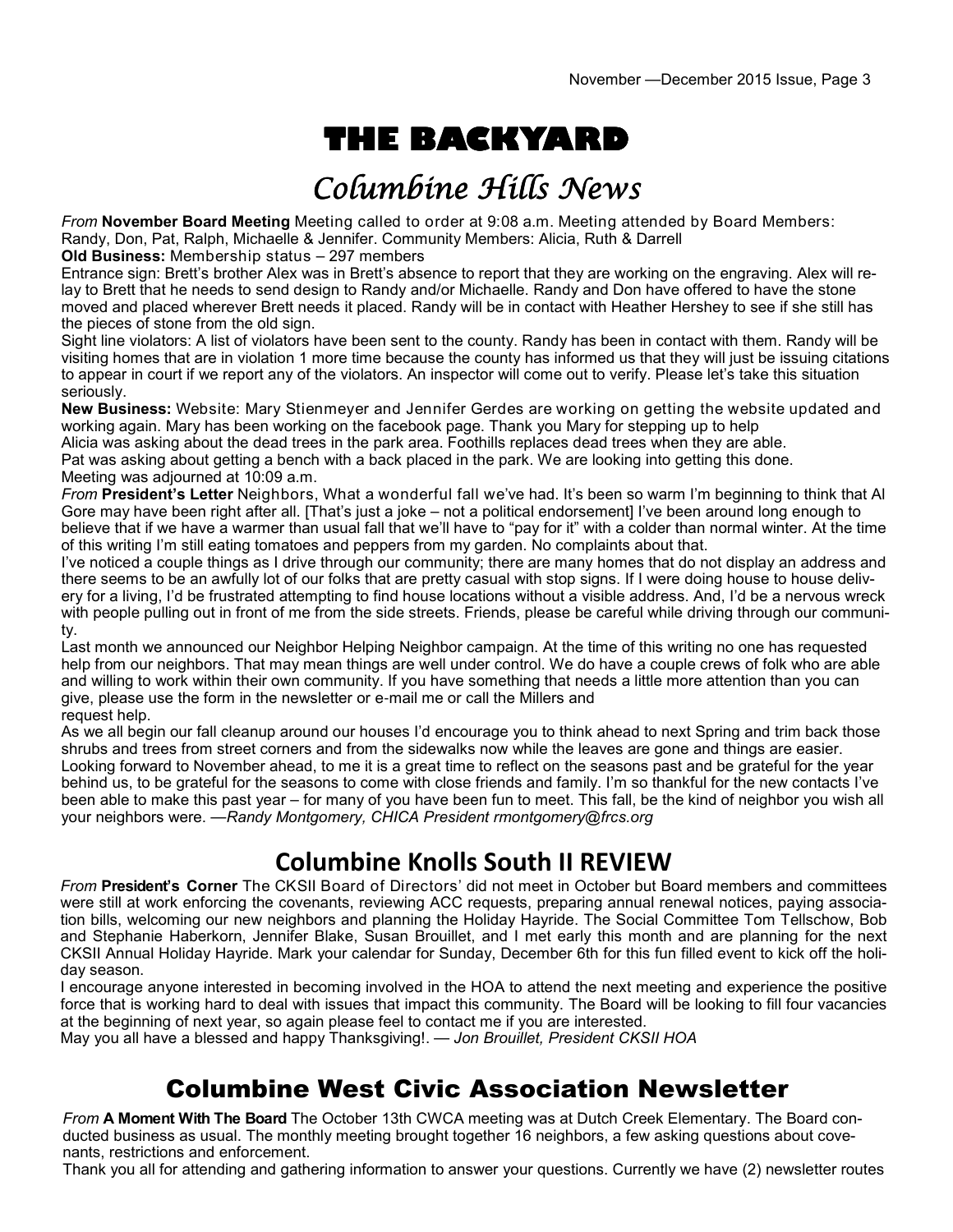OPEN and are in need of a volunteer. Please call 303-904-8218 if interested. The newsletter remains the most important way of notifying neighbors about community events, while Nextdoor.com network has proven to be an effective way to remind Columbine West neighbors on upcoming events too.

Officers and Board members are planning to meet and discuss the upcoming 2016 Budget. Community events from 2015 will be evaluated, committees will be funded and membership dollars responsibly allocated. This year CWCA has 398 members and would encourage more neighbors to sign up in 2016. If you have questions, feel free to call the voicemail line or email CWCAtalk@gmail.com. The December monthly meeting is being planned as an evening to celebrate our neighborhood volunteers. Please plan to join us for heavy hors d'oeuvres, refreshments and give aways. Many hands make light work. Come join the neighborhood. Remember if you have any suggestion of ideas, call the voicemail, drop an email, just contact us. Look forward to hearing from the community. Residents are encouraged to attend any monthly meeting.

### The Leawood Rapporter

*From* **Leawood Civic Association Minutes: October 7, 2015** The The meeting was called to order at 7:10 p.m. In attendance were Mike Shaw, Heather Hanley, Debby Baker, Paul O'Connor, and Richard White.

Debby Baker presented Richard with receipts from the Easter Egg Hunt (2012- present), the Santa Party (2012-present), and 2015 picnic expenses. Paul O'Connor motioned to reimburse Debby Baker for the amount of \$1650.00. Richard White seconded. All in favor. Debby is now fully reimbursed for all event expenses. Richard reported \$101.00, in donations, for the scholarship fund. These donations were collected at the annual Picnic Bake Sale. A budget for the 2015 Santa Party was briefly discussed.

Mike Shaw discussed the website and board access. An online meeting will be planned for board member training. Mike will send out an email regarding a magnet option from Café Press.

The board discussed the upcoming LCA Election. This will be done at out February meeting.

Paul reported that LCA memberships are at 179. This is lower than previous years. The board agreed that membership rates will stay the same for 2016.

Heather presented costs for a holiday hayride, but will also look into some donation options.

Lori will post upcoming LCA meetings and events to the Leawood Facebook page.

Meeting adjourned at 8:40 p.m. These October minutes were finalizedand approved, via email, on September 14, 2015. *From* **Leawood Metropolitan Recreation and Park District Minutes October 14, 2015** The meeting was called to order at 6:32 p.m. at Leawood Elementary School teacher's lounge by President Kyle Sargent. Members present were: Donna Snyder, Mibby Luedecke, Linda Smith, and Debby Baker.

Oath of Office – Linda administered the oath of office to Debby Baker as our new Director replacing Charlie Campbell. Her term will apply until May, 2018.

Treasurer's Report – Donna submitted the Treasurer's Report and bills to be paid. Small amounts of property tax revenue and ownership tax revenue funds were reported. Donna reported on an email from Lottery stating they are still having problems getting Lottery funds out. Invoices for the month include: United Site Services, Denver Brass, Waste Management, Denver Water, Excel, L&M for grass cutting, Vales Construction for fence repair at Vintage Reserve property line and some tree trimming, Corona for steel door at old potty, internet bill for Kyle Dave's invoice and reimbursement to petty cash. Mibby moved the Treasurer's report be received and bills paid. Linda seconded and the motion passed. Donna presented the budget for 2016. It was reviewed and amounts changed as necessary. The Board was asked to review the information and bring back cost changes and additions to the next meeting. The budget is to be finalized at the December meeting. Linda will send the Public Notice in The Columbine Courier to appear November 2 and 9 in accordance with the 30 day public notice. Any taxpayer within the District may review the budget prior to the meeting. Parks Manager Report – Dave repaired broken lines in Leawood Park and Weaver Park and also completed an irrigation test in all parks. The water will be turned off soon for the season. Timing will depend on weather conditions since it has been so dry. Doggy bags were replaced as needed.

Dave met with a bee keeper at Weaver Park to evaluate bees on a tree stump that had been cut down. We now have contacts for several bee keepers in the area if we need them again. One is a resident in Leawood. Insituform C-Line contractor sent a landscape company to Weaver Park to re-seed and blanket the trail from the volleyball bridge to the old potty location. It is looking much better now. Valles Construction installed new fencing at Weaver Park just south of the pavilion. L&M mowed, trimmed and edged the blue grass in Leawood Park, Weaver Park and Tract T.

Dave trimmed some low hanging branches in Raccoon Park along the path west of the bridge. Weston Landscape removed a tree just east of the wood bridge in Weaver Park, removed a dead tree west of the new bridge on the south side of the creek and removed branches on old willow trees in Raccoon Park.

Dave met with Platt Canyon's District Manager to mark all areas where new concrete will be installed in Weaver Park and Tract because of damage done by the C-Line contractor. The concrete contractor will be available in a few weeks. Dave started the process on buying a new ATV. RPM is to email Dave with cost information. The current one is 3 years old is experiencing problems. We need a reliable ATV for snow season. Valles Construction helped Dave trim and clean up trees that have branches too low and are too dense inside the tree areas. He trimmed the locust, green ash, Russian olives and cottonwoods in the area from the old potty location to the pavilion area and all trees along the tennis courts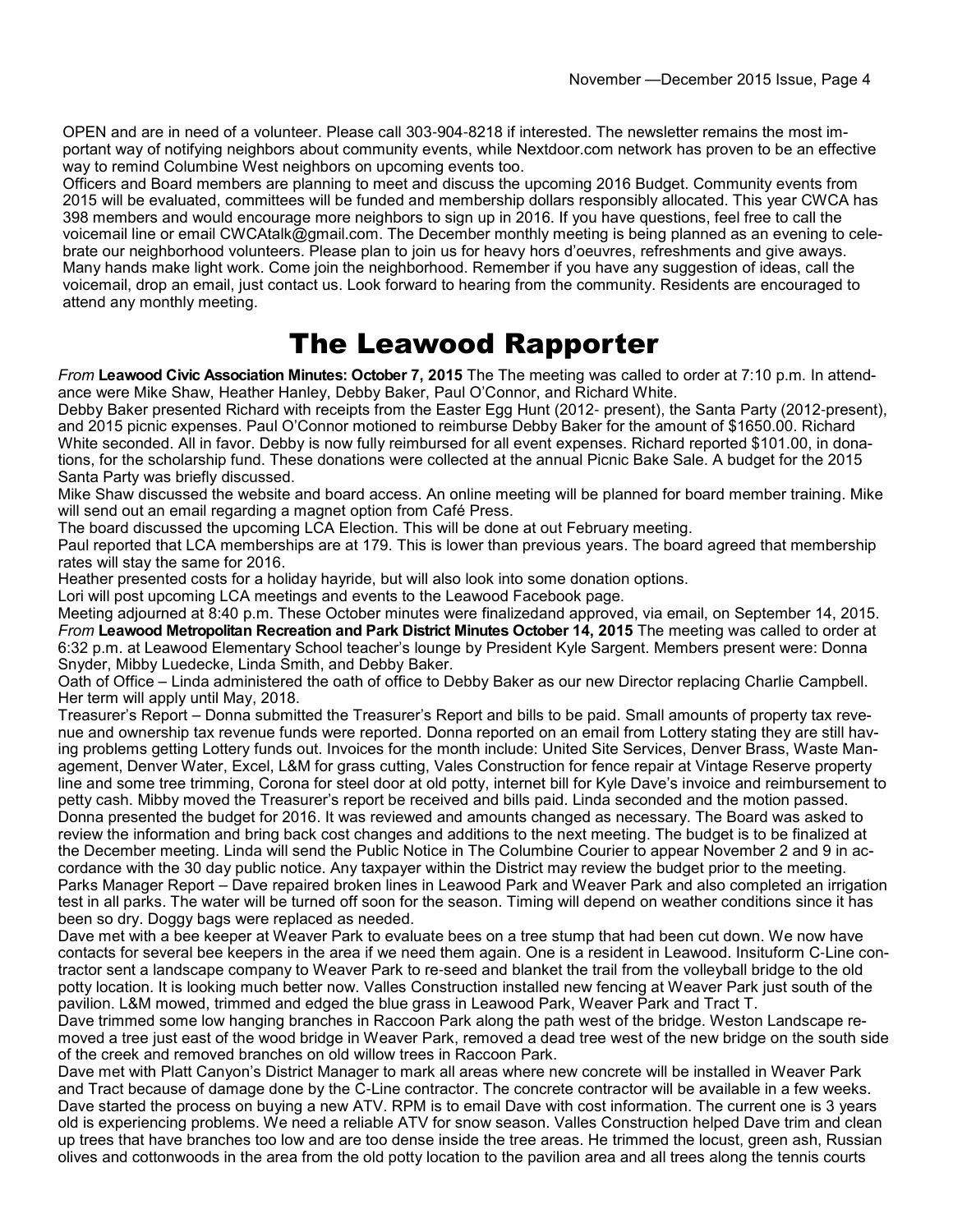and a cottonwood below the pavilion. Dave is waiting for Weston to bring in a chipper to dispose of the debris taken to Raccoon Park. Dave and Kyle will review L&M's contract for 2016 budget input.

Old Business – Open Board positions – Kyle received several inquiries from residents for the open position. We will have them come to the November meeting.

The meeting was adjourned 7:35 p.m.— *Linda T. Smith, Vice President and Secretary*

#### WoodBourne

*From* **Notes From the Board** The The October Board meeting was held on October 21, 2015. The meeting covered several issues for 2016. There will be no increase in our monthly dues for 2016. Our HOA remains in a solid financial position and I look forward to presenting those financials at our next annual meeting.

I received a cowardly anonymous letter from a homeowner upset about the barking dogs and irresponsible dog owners in our neighborhood. I later learned that many homeowners received the same letter. First and foremost, if you received this letter it was not a letter sent or endorsed in any way by the Woodbourne HOA or Woodbourne HOA Board. I find it interesting that this individual took the time and expense to send spineless letters, versus simply having a conversation with their own neighbor. I'm always available as your President to join any conversation if you are having an issue with a neighbor. This person also indicated that they had contacted the county and HOA Board but to no avail. This is completely inaccurate. The Board has put countless reminders about dogs in the newsletter and Jefferson County has very specific rules/guidelines that must be followed before they will take action. Most important is that you must sign an affidavit and most people don't want to complete that step. And, oh by the way, I don't have a dog.

After considerable review the Board has determined to keep the pool opening and closing dates the same as in prior years.— *Jay Hansen, President*

#### **Williamsburg II News**

*From* **President's Message** Thankful indeed. For a roof over our head, food on the table and the abundance most of us have in our lives. I'm also thankful to live in a community that by and large cares about their neighborhood. Halloween is but a distant memory and the sugar buzz has subsided. If you avoided adding any inches to your waistline from all that candy, don't despair, it's time to now focus on that most gluttonous holiday we all know and love as Thanksgiving, stuffing ourselves with thousands of calories and edging just shy of a food coma. Pace yourself so you're on top of your game and have that competitive edge as you head out to the retailers and purge yourself of your hard earned cash. Here's hoping you're first in line and get everything on your Christmas list before everyone else. Whatever your plans are, my wish is we can find a sense of balance. Let's practice some portion control on Turkey day. Give your arteries a breather, take a brisk walk and allow some blood to flow again. At the end of the day, be sure you've celebrated with friends, neighbors and family and are thankful for all you're blessed with. Happy Thanksgiving! As you emerge from that food coma and realize the holiday season has pounced upon you, remember to mark your calendars for the December community events sponsored by the Williamsburg II HOA, which include the annual Christmas Hayride scheduled for Saturday December 12th as well as the annual home Christmas Lighting Event on Wednesday evening, December 16th.

(Cont. from Page 2) each residential property for each adult age 21 or older, and in no case may more than 12 plants be grown on any single residential property. The ordinance does not allow for commercial grows in unincorporated Jefferson County. Cultivation and consumption is meant for private, personal use, so it is not allowed on any Jefferson County Open Space lands or any other public place.

In the last several months, the Jefferson County Sheriff's Office investigated 16 suspected illegal marijuana grow operations in unincorporated Jefferson County. Nine of the grows were in residences; four of the grows were in compliance with both state law and county ordinances. The remaining five grows were cited by Jefferson County Planning and Zoning for violating county ordinances. The other seven grows, located in commercially-zoned properties, were also referred to planning and zoning as they were in violation of county ordinances.

The goal of the Sheriff's Office is to continue to work with local, state and federal partners in investigating public safety concerns and hold accountable those who participate in illegal marijuana activity. First and foremost is the need to collaborate with each other to share resources and data. In July, a coalition of various Jefferson County entities (sheriff's office, planning and zoning, health department, school district, and county attorney, and members of the public) reviewed Amendment 64 enforcement considerations and designed a three-pronged approach to address priorities:

Address prevention, treatment, and educational needs with marijuana usage, Identify appropriate enforcement with varied laws and, Address the need to share information via a unified database.

If you suspect that an illegal marijuana grow operation is occurring please contact the Jefferson County Sheriff's Office at 303-277-0211. For more information: Jefferson County Planning and Zoning 303-271-8260 Jefferson County Public Health 303-239-7137 Colorado Department of Public Health & Environment 303-692-2184 Department of Revenue - Marijuana Enforcement Division 303-205-8421 Colorado Department of Agriculture (For Industrial Hemp) 303-869-9050